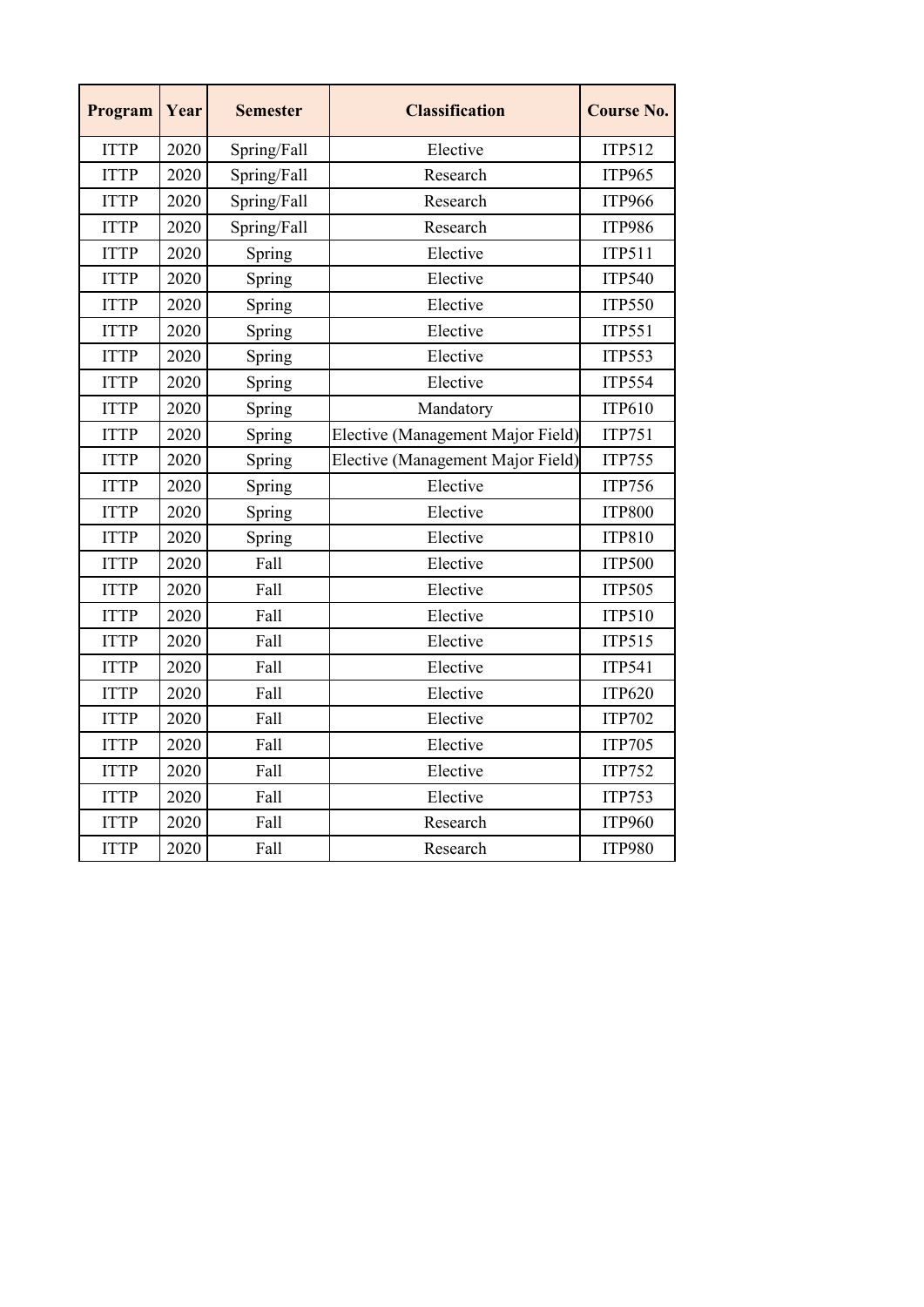| Korean                                         |
|------------------------------------------------|
| 중급 한국어II                                       |
| 개별연구(석사)                                       |
| 세미나(석사)                                        |
| 세미나(박사)                                        |
| 중급 한국어 I                                       |
| 한국의 문화와 역사                                     |
| 태권도 I                                          |
| 태권도 !!                                         |
| 태권도IV                                          |
| 태권도 V                                          |
| 한국의 최신 IT 기술개발 및 연구                            |
| 인터넷 비즈니스와 경영                                   |
| 디지털 융합 전략                                      |
| IT Industury Research Design and Methods       |
| 글로벌IT특수논제 (경영)                                 |
| 글로벌IT특수논제 (공학)                                 |
| 한국어 회화                                         |
| 한국어 독해                                         |
| 한국어 문법                                         |
| 고급한국어                                          |
| 한국의 문화와 역사 II                                  |
| 한국의 IT기술 경영/정책 동향                              |
| 한국의 소프트웨어 공학 (공학)                              |
| Research Design and Methods for Engineers (공학) |
| IT산업의 재무와 회계관리 (경영)                            |
| IT기술경영 및 규제정책 (경영)                             |
| 논문연구(석사)                                       |
| 논문연구(박사)                                       |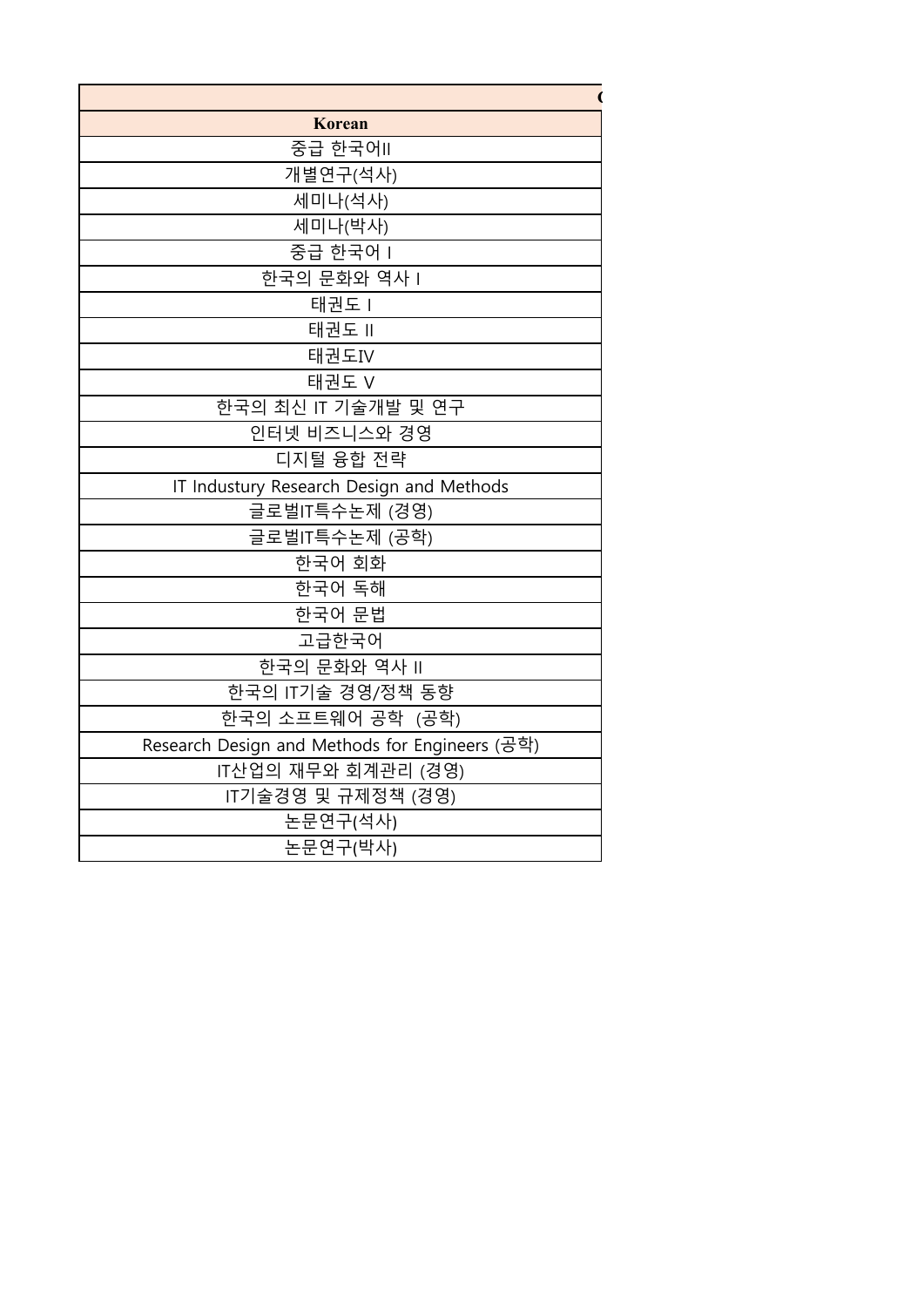| <b>Course Title</b>                                                                               |          |  |  |  |  |
|---------------------------------------------------------------------------------------------------|----------|--|--|--|--|
| <b>English</b>                                                                                    |          |  |  |  |  |
| Intermediate Korean II (to take at 3rd semester)                                                  |          |  |  |  |  |
| Individual Study(for M.S. Non-Thesis)                                                             |          |  |  |  |  |
| M.S. Seminar                                                                                      |          |  |  |  |  |
| Ph.D. Seminar                                                                                     |          |  |  |  |  |
| Intermediate Korean I (to take at 2nd semester)                                                   |          |  |  |  |  |
| Korean History and Culture I                                                                      |          |  |  |  |  |
| Taekwondo I                                                                                       |          |  |  |  |  |
| Taekwondo II                                                                                      |          |  |  |  |  |
| Taekwondo IV                                                                                      |          |  |  |  |  |
| Taekwondo V                                                                                       |          |  |  |  |  |
| Introduction to the Latest IT Technology R&D in Korea                                             |          |  |  |  |  |
| <b>Internet Business and Management</b>                                                           |          |  |  |  |  |
| <b>Digital Convergence Strategy</b>                                                               |          |  |  |  |  |
| IT Industury Research Design and Methods                                                          |          |  |  |  |  |
| Special Topics in Global IT (management)                                                          | $\Omega$ |  |  |  |  |
| Special Topics in Global IT (Engineering) <r&bd for="" smart="" strategy="" technology=""></r&bd> |          |  |  |  |  |
| Korean Conversation                                                                               |          |  |  |  |  |
| Korean Reading                                                                                    |          |  |  |  |  |
| Korean Grammar                                                                                    |          |  |  |  |  |
| <b>Advanced Korean</b>                                                                            |          |  |  |  |  |
| Korean History and Culture II                                                                     |          |  |  |  |  |
| Introduction to IT Technology Management/Policy in Korea                                          | $\Omega$ |  |  |  |  |
| Software Engineering in Korea                                                                     |          |  |  |  |  |
| Research Design and Methods for Engineers                                                         |          |  |  |  |  |
| Financial and Accounting Management in IT Industry                                                |          |  |  |  |  |
| IT Technology Management and Policy                                                               |          |  |  |  |  |
| M.S. Seminar                                                                                      |          |  |  |  |  |
| Ph.D. Seminar                                                                                     |          |  |  |  |  |